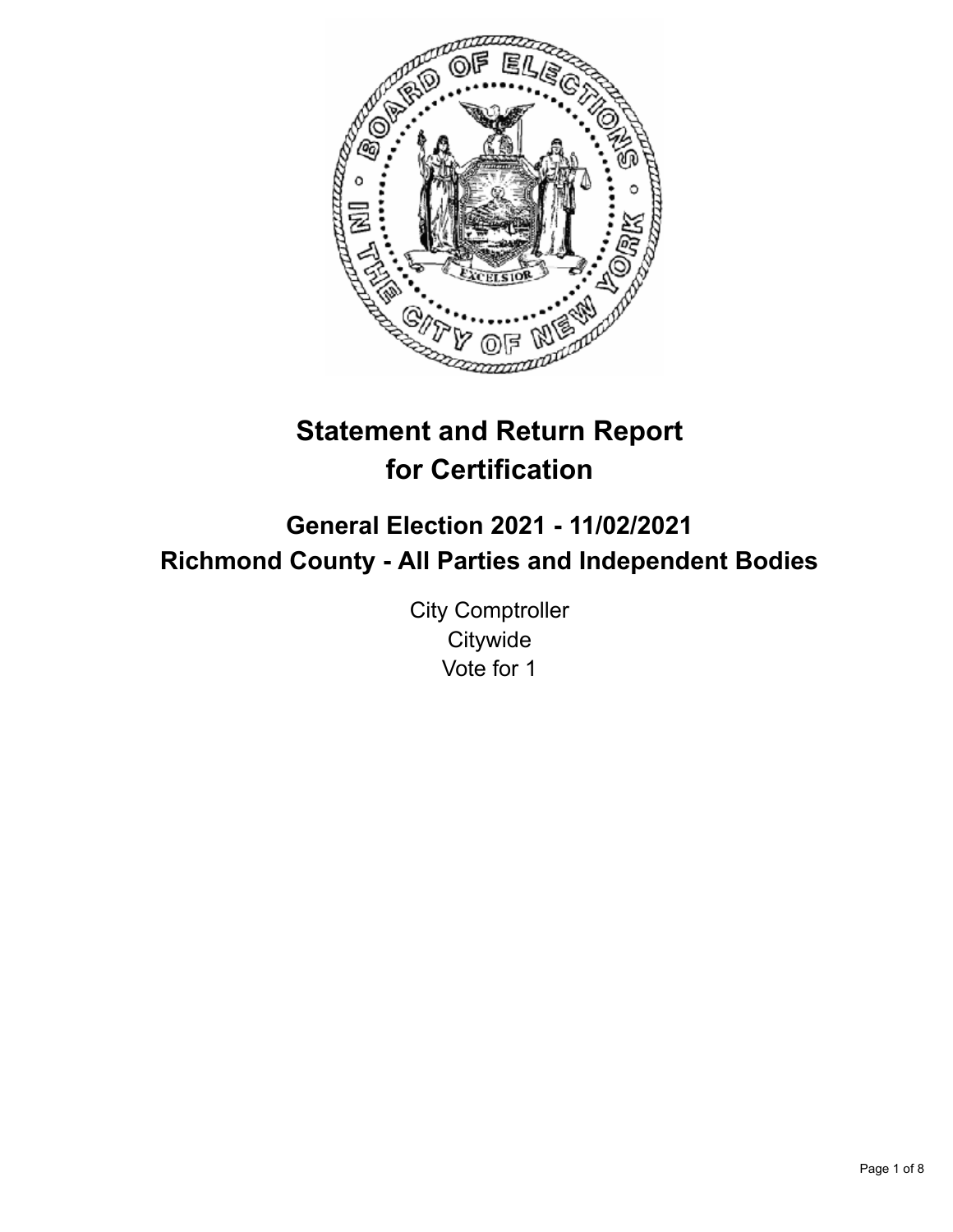

| PUBLIC COUNTER                                           | 21,312 |
|----------------------------------------------------------|--------|
| MANUALLY COUNTED EMERGENCY                               | 0      |
| ABSENTEE / MILITARY                                      | 1,312  |
| AFFIDAVIT                                                | 81     |
| <b>Total Ballots</b>                                     | 22,705 |
| Less - Inapplicable Federal/Special Presidential Ballots | 0      |
| <b>Total Applicable Ballots</b>                          | 22,705 |
| <b>BRAD LANDER (DEMOCRATIC)</b>                          | 12,009 |
| DABY BENJAMINE CARRERAS (REPUBLICAN)                     | 6,703  |
| PAUL A. RODRIGUEZ (CONSERVATIVE)                         | 1,765  |
| JOHN A. TABACCO JR. (LIBERTARIAN/INDEPENDENT)            | 1,109  |
| DABY BENJAMINE CARRERAS (SAVE OUR CITY)                  | 90     |
| ANTHONY RUSSO (WRITE-IN)                                 | 1      |
| ASHLEIGH J. OWENS (WRITE-IN)                             | 1      |
| BERNIE MADOFF (WRITE-IN)                                 | 1      |
| BRIAN BENJAMIN (WRITE-IN)                                | 3      |
| CESAR A. VARGAS (WRITE-IN)                               | 1      |
| CLIFFORD SMITH JR. (WRITE-IN)                            | 1      |
| COREY D. JOHNSON (WRITE-IN)                              | 2      |
| DIVONNE COOGAN (WRITE-IN)                                | 1      |
| DWAYNE JOHNSON (WRITE-IN)                                | 1      |
| FRANK SOECI (WRITE-IN)                                   | 1      |
| GABRIEL ROJA (WRITE-IN)                                  | 1      |
| <b>GEORGE CODD (WRITE-IN)</b>                            | 1      |
| HILLARY RODHAM CLINTON (WRITE-IN)                        | 1      |
| JERROLD O. KAVANAGH (WRITE-IN)                           | 1      |
| <b>JESSICA SPANTON (WRITE-IN)</b>                        | 1      |
| JOHN W. MOONEY JR. (WRITE-IN)                            | 1      |
| MARK O'BRIEN (WRITE-IN)                                  | 1      |
| MARY L. BATTISTA (WRITE-IN)                              | 1      |
| NESTOR CORTES JR. (WRITE-IN)                             | 2      |
| NICHOLAS J. POPOLO (WRITE-IN)                            | 1      |
| PATRICE BORTLEY (WRITE-IN)                               | 1      |
| RAJIV S. GOWDA (WRITE-IN)                                | 1      |
| ROBERT LEVY (WRITE-IN)                                   | 6      |
| ROBERT M. FARINA (WRITE-IN)                              | 1      |
| RONALD E. PAUL (WRITE-IN)                                | 1      |
| ROWAN A. BARRETT JR. (WRITE-IN)                          | 1      |
| SCOTT M. STRINGER (WRITE-IN)                             | 1      |
| SUSAN SARANDON (WRITE-IN)                                | 1      |
| THOMAS ZABLOCKI (WRITE-IN)                               | 1      |
| TOM VANDERMADEN (WRITE-IN)                               | 1      |
| UNATTRIBUTABLE WRITE-IN (WRITE-IN)                       | 9      |
| UNCOUNTED WRITE-IN PER STATUTE (WRITE-IN)                | 1      |
| <b>Total Votes</b>                                       | 21,725 |
| Unrecorded                                               | 980    |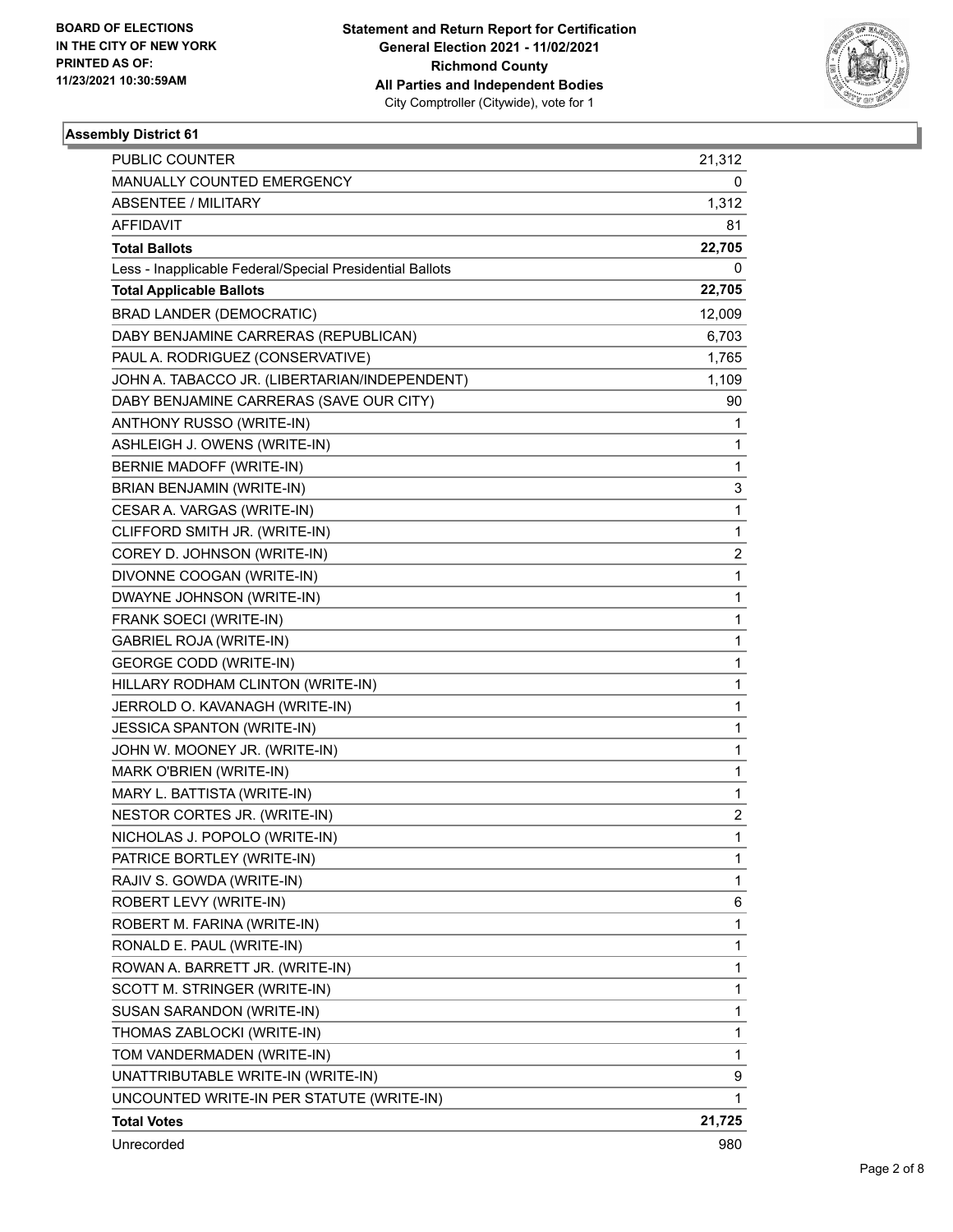

| <b>PUBLIC COUNTER</b>                                    | 35,072 |
|----------------------------------------------------------|--------|
| MANUALLY COUNTED EMERGENCY                               | 2      |
| ABSENTEE / MILITARY                                      | 1,435  |
| AFFIDAVIT                                                | 198    |
| <b>Total Ballots</b>                                     | 36,707 |
| Less - Inapplicable Federal/Special Presidential Ballots | 0      |
| <b>Total Applicable Ballots</b>                          | 36,707 |
| <b>BRAD LANDER (DEMOCRATIC)</b>                          | 5,846  |
| DABY BENJAMINE CARRERAS (REPUBLICAN)                     | 22,524 |
| PAUL A. RODRIGUEZ (CONSERVATIVE)                         | 2,998  |
| JOHN A. TABACCO JR. (LIBERTARIAN/INDEPENDENT)            | 3,648  |
| DABY BENJAMINE CARRERAS (SAVE OUR CITY)                  | 76     |
| CABRINNA DESALVO (WRITE-IN)                              | 1      |
| CHARLES TANTILLO (WRITE-IN)                              | 1      |
| COREY BOOKER (WRITE-IN)                                  | 1      |
| DAMIAN DUANE (WRITE-IN)                                  | 1      |
| DAVID DELISA (WRITE-IN)                                  | 1      |
| DAVID WEPRIN (WRITE-IN)                                  | 1      |
| ELLIOT WEISS (WRITE-IN)                                  | 1      |
| FRANCIS T. GRAHAM (WRITE-IN)                             | 1      |
| FRANK HERBERT (WRITE-IN)                                 | 1      |
| HARIS RAMOS (WRITE-IN)                                   | 1      |
| JOSEPH C. BORELLI (WRITE-IN)                             | 1      |
| JOSEPH DECICCO (WRITE-IN)                                | 1      |
| KATHLEEN K. DORMAN (WRITE-IN)                            | 1      |
| KATHY FELCI (WRITE-IN)                                   | 1      |
| KEMBA WALKER (WRITE-IN)                                  | 1      |
| MICHAEL J. CUSICK (WRITE-IN)                             | 1      |
| MICHAEL T. MATTEO (WRITE-IN)                             | 1      |
| MICHELLE CARUSO-CABRERA (WRITE-IN)                       | 4      |
| OLIVIA M. FRASCA (WRITE-IN)                              | 1      |
| ROBERT LEVY (WRITE-IN)                                   | 27     |
| STEVEN KRAMER (WRITE-IN)                                 | 1      |
| TOM FRAHER (WRITE-IN)                                    | 1      |
| UNATTRIBUTABLE WRITE-IN (WRITE-IN)                       | 12     |
| VICTORIA WICKMAN (WRITE-IN)                              | 1      |
| VINCENT M. IGNIZIO (WRITE-IN)                            | 1      |
| WILLIAM CARR (WRITE-IN)                                  | 1      |
| <b>Total Votes</b>                                       | 35,158 |
| Unrecorded                                               | 1,549  |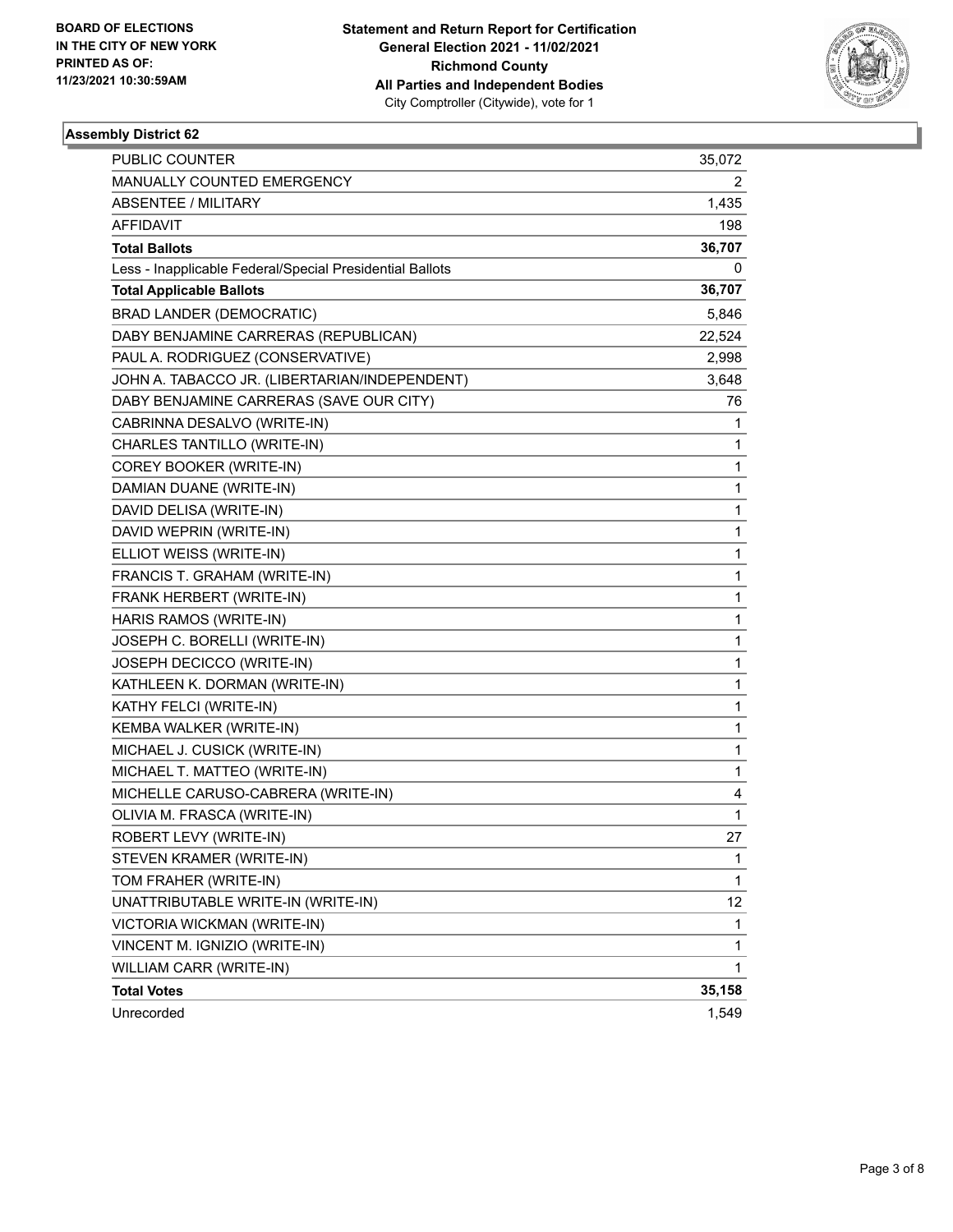

| PUBLIC COUNTER                                           | 24,967       |
|----------------------------------------------------------|--------------|
| MANUALLY COUNTED EMERGENCY                               | 0            |
| <b>ABSENTEE / MILITARY</b>                               | 1,484        |
| AFFIDAVIT                                                | 94           |
| <b>Total Ballots</b>                                     | 26,545       |
| Less - Inapplicable Federal/Special Presidential Ballots | 0            |
| <b>Total Applicable Ballots</b>                          | 26,545       |
| <b>BRAD LANDER (DEMOCRATIC)</b>                          | 8,697        |
| DABY BENJAMINE CARRERAS (REPUBLICAN)                     | 12,914       |
| PAUL A. RODRIGUEZ (CONSERVATIVE)                         | 2,113        |
| JOHN A. TABACCO JR. (LIBERTARIAN/INDEPENDENT)            | 1,610        |
| DABY BENJAMINE CARRERAS (SAVE OUR CITY)                  | 83           |
| ANDREW S. LANZA (WRITE-IN)                               | 1            |
| ARIANA FRANZA (WRITE-IN)                                 | 1            |
| BENZION OBSTFELD (WRITE-IN)                              | 1            |
| COREY D. JOHNSON (WRITE-IN)                              | 1            |
| DAVID WEPRIN (WRITE-IN)                                  | 1            |
| DONALD J. TRUMP JR. (WRITE-IN)                           | 1            |
| EDWARD KOCH (WRITE-IN)                                   | 1            |
| JOSEPH CHRISTIAN (WRITE-IN)                              | 1            |
| KEVIN PARKER (WRITE-IN)                                  | 1            |
| KYLE KRAMER (WRITE-IN)                                   | 1            |
| LEONORA BATTEN (WRITE-IN)                                | 1            |
| LINUL VAN PELT (WRITE-IN)                                | 1            |
| MELISSA GAFFREY (WRITE-IN)                               | 1            |
| MICHAEL J. CUSICK (WRITE-IN)                             | 2            |
| MOSHE HERZOG (WRITE-IN)                                  | 1            |
| NICHOLAS FUENTES (WRITE-IN)                              | 1            |
| RADHA KRISHNA MOHAN (WRITE-IN)                           | 1            |
| RAOUL PATEL (WRITE-IN)                                   | 1            |
| RESHMA P. PATEL (WRITE-IN)                               | 1            |
| ROBERT LEVY (WRITE-IN)                                   | 7            |
| SHALOM DORON (WRITE-IN)                                  | $\mathbf{1}$ |
| SHAWN ABRAHAM (WRITE-IN)                                 | 4            |
| STEVEN MATTEO (WRITE-IN)                                 | 1            |
| TYRONE SWINSORSA (WRITE-IN)                              | $\mathbf{1}$ |
| UNATTRIBUTABLE WRITE-IN (WRITE-IN)                       | 6            |
| UNCOUNTED WRITE-IN PER STATUTE (WRITE-IN)                | 2            |
| <b>Total Votes</b>                                       | 25,459       |
| Unrecorded                                               | 1,086        |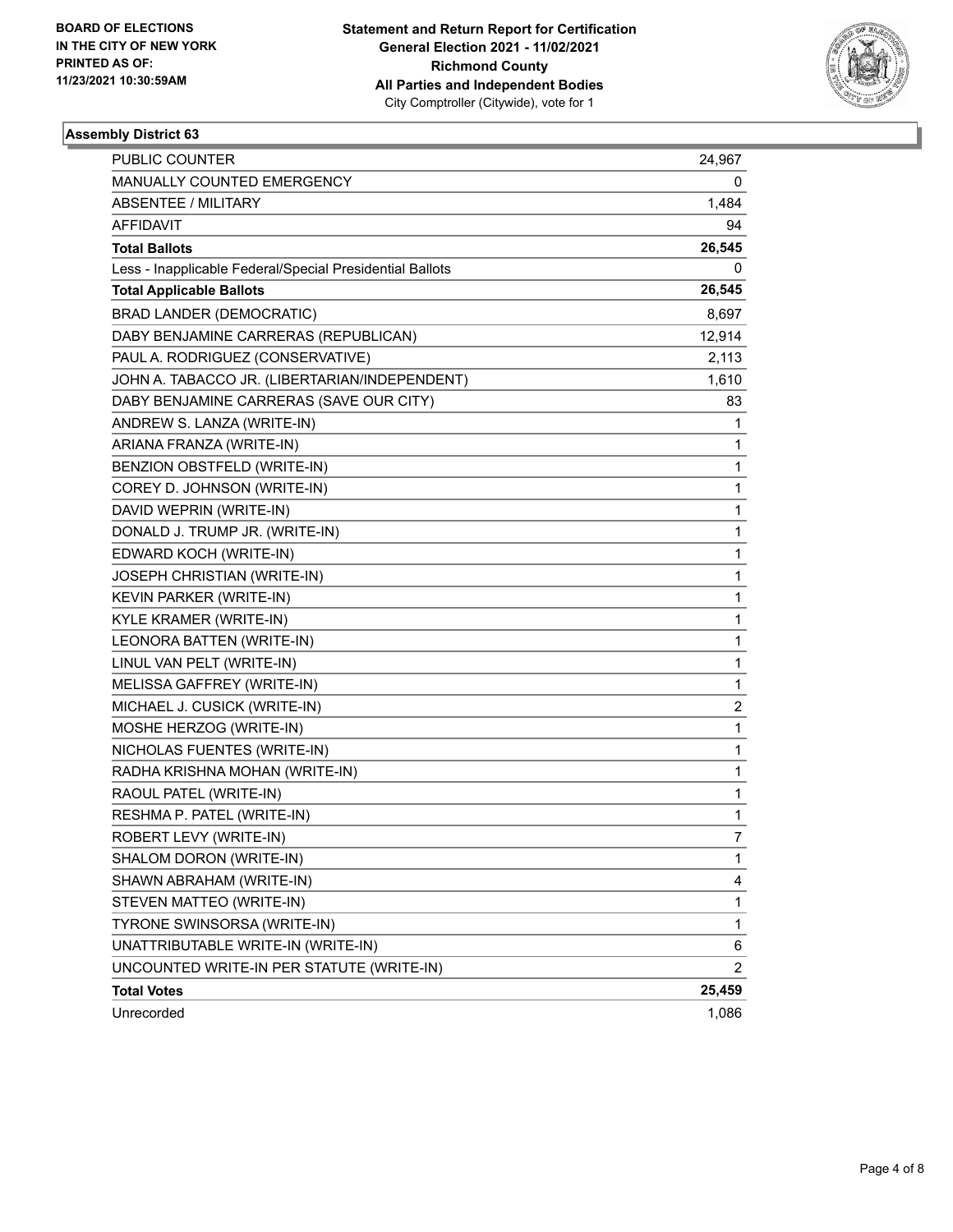

| <b>PUBLIC COUNTER</b>                                    | 20,097                  |
|----------------------------------------------------------|-------------------------|
| <b>MANUALLY COUNTED EMERGENCY</b>                        | 0                       |
| <b>ABSENTEE / MILITARY</b>                               | 1,019                   |
| <b>AFFIDAVIT</b>                                         | 90                      |
| <b>Total Ballots</b>                                     | 21,206                  |
| Less - Inapplicable Federal/Special Presidential Ballots | 0                       |
| <b>Total Applicable Ballots</b>                          | 21,206                  |
| <b>BRAD LANDER (DEMOCRATIC)</b>                          | 5,008                   |
| DABY BENJAMINE CARRERAS (REPUBLICAN)                     | 11,798                  |
| PAUL A. RODRIGUEZ (CONSERVATIVE)                         | 1,763                   |
| JOHN A. TABACCO JR. (LIBERTARIAN/INDEPENDENT)            | 1,573                   |
| DABY BENJAMINE CARRERAS (SAVE OUR CITY)                  | 75                      |
| ANTHONY HESS (WRITE-IN)                                  | 2                       |
| ANTHONY VINCI (WRITE-IN)                                 | 1                       |
| ARNOLD SCHWARZENEGGER (WRITE-IN)                         | 1                       |
| BILL THOMPSON (WRITE-IN)                                 | 1                       |
| BRIGET A. REIN (WRITE-IN)                                | 1                       |
| COREY D. JOHNSON (WRITE-IN)                              | 1                       |
| DAVID WEPRIN (WRITE-IN)                                  | 1                       |
| DEREL KROGER (WRITE-IN)                                  | 1                       |
| JEFFREY GARTNER (WRITE-IN)                               | 1                       |
| KYLE DE LEON (WRITE-IN)                                  | 1                       |
| MARIETTA CANNING (WRITE-IN)                              | $\mathbf{1}$            |
| MICHELLE CARUSO-CABRERA (WRITE-IN)                       | $\overline{\mathbf{c}}$ |
| PATRICK GOODWIN (WRITE-IN)                               | 1                       |
| ROBERT LEVY (WRITE-IN)                                   | 13                      |
| SCOTT R. BROWN (WRITE-IN)                                | $\mathbf{1}$            |
| SHAWN ABRAHAM (WRITE-IN)                                 | $\mathbf 1$             |
| TOM RYAN (WRITE-IN)                                      | 1                       |
| TYLER BEALE (WRITE-IN)                                   | 1                       |
| UNATTRIBUTABLE WRITE-IN (WRITE-IN)                       | 5                       |
| <b>Total Votes</b>                                       | 20,254                  |
| Unrecorded                                               | 952                     |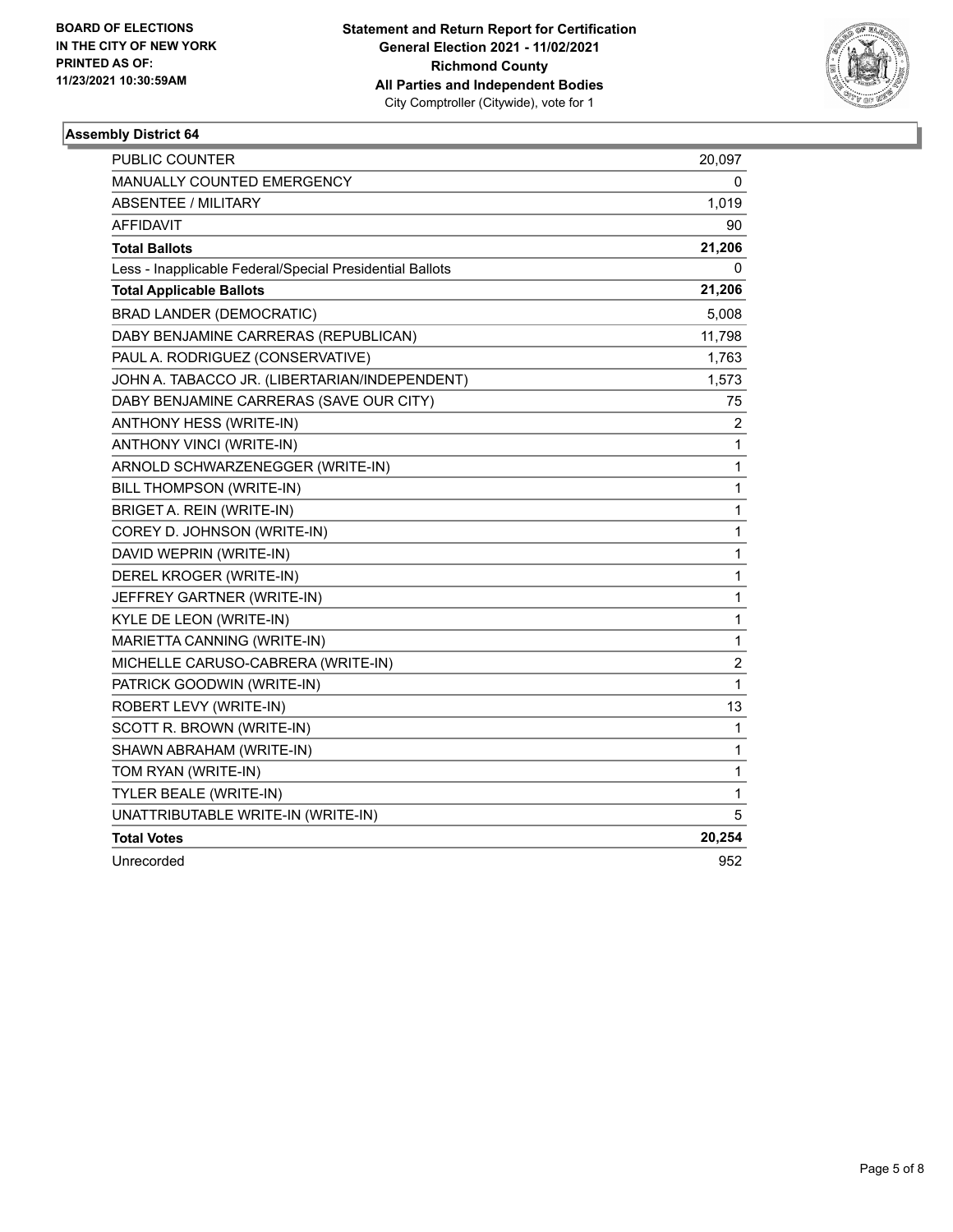

#### **Total for City Comptroller (Citywide) - Richmond County**

| MANUALLY COUNTED EMERGENCY<br>2<br><b>ABSENTEE / MILITARY</b><br>5,250<br>AFFIDAVIT<br>463<br><b>Total Ballots</b><br>107,163<br>Less - Inapplicable Federal/Special Presidential Ballots<br>0<br><b>Total Applicable Ballots</b><br>107,163<br><b>BRAD LANDER (DEMOCRATIC)</b><br>31,560<br>DABY BENJAMINE CARRERAS (REPUBLICAN)<br>53,939<br>PAUL A. RODRIGUEZ (CONSERVATIVE)<br>8,639<br>JOHN A. TABACCO JR. (LIBERTARIAN/INDEPENDENT)<br>7,940<br>DABY BENJAMINE CARRERAS (SAVE OUR CITY)<br>324<br>ANDREW S. LANZA (WRITE-IN)<br>1<br>ANTHONY HESS (WRITE-IN)<br>2<br>ANTHONY RUSSO (WRITE-IN)<br>1<br>ANTHONY VINCI (WRITE-IN)<br>1<br>ARIANA FRANZA (WRITE-IN)<br>1<br>ARNOLD SCHWARZENEGGER (WRITE-IN)<br>1<br>ASHLEIGH J. OWENS (WRITE-IN)<br>1<br>BENZION OBSTFELD (WRITE-IN)<br>1<br>BERNIE MADOFF (WRITE-IN)<br>1<br>BILL THOMPSON (WRITE-IN)<br>1<br>BRIAN BENJAMIN (WRITE-IN)<br>3<br>BRIGET A. REIN (WRITE-IN)<br>1<br>CABRINNA DESALVO (WRITE-IN)<br>1<br>CESAR A. VARGAS (WRITE-IN)<br>1<br>CHARLES TANTILLO (WRITE-IN)<br>1<br>CLIFFORD SMITH JR. (WRITE-IN)<br>1<br>COREY BOOKER (WRITE-IN)<br>1<br>COREY D. JOHNSON (WRITE-IN)<br>4<br>DAMIAN DUANE (WRITE-IN)<br>1<br>DAVID DELISA (WRITE-IN)<br>1<br>DAVID WEPRIN (WRITE-IN)<br>3<br>DEREL KROGER (WRITE-IN)<br>1<br>DIVONNE COOGAN (WRITE-IN)<br>1<br>DONALD J. TRUMP JR. (WRITE-IN)<br>1<br>DWAYNE JOHNSON (WRITE-IN)<br>1<br>EDWARD KOCH (WRITE-IN)<br>1<br>ELLIOT WEISS (WRITE-IN)<br>1<br>FRANCIS T. GRAHAM (WRITE-IN)<br>1<br>FRANK HERBERT (WRITE-IN)<br>1<br>1<br>FRANK SOECI (WRITE-IN)<br>GABRIEL ROJA (WRITE-IN)<br>1<br><b>GEORGE CODD (WRITE-IN)</b><br>1<br>HARIS RAMOS (WRITE-IN)<br>1<br>HILLARY RODHAM CLINTON (WRITE-IN)<br>1 | <b>PUBLIC COUNTER</b> | 101,448 |
|-----------------------------------------------------------------------------------------------------------------------------------------------------------------------------------------------------------------------------------------------------------------------------------------------------------------------------------------------------------------------------------------------------------------------------------------------------------------------------------------------------------------------------------------------------------------------------------------------------------------------------------------------------------------------------------------------------------------------------------------------------------------------------------------------------------------------------------------------------------------------------------------------------------------------------------------------------------------------------------------------------------------------------------------------------------------------------------------------------------------------------------------------------------------------------------------------------------------------------------------------------------------------------------------------------------------------------------------------------------------------------------------------------------------------------------------------------------------------------------------------------------------------------------------------------------------------------------------------------------------------------------------------------------------------------------------------------------------------|-----------------------|---------|
|                                                                                                                                                                                                                                                                                                                                                                                                                                                                                                                                                                                                                                                                                                                                                                                                                                                                                                                                                                                                                                                                                                                                                                                                                                                                                                                                                                                                                                                                                                                                                                                                                                                                                                                       |                       |         |
|                                                                                                                                                                                                                                                                                                                                                                                                                                                                                                                                                                                                                                                                                                                                                                                                                                                                                                                                                                                                                                                                                                                                                                                                                                                                                                                                                                                                                                                                                                                                                                                                                                                                                                                       |                       |         |
|                                                                                                                                                                                                                                                                                                                                                                                                                                                                                                                                                                                                                                                                                                                                                                                                                                                                                                                                                                                                                                                                                                                                                                                                                                                                                                                                                                                                                                                                                                                                                                                                                                                                                                                       |                       |         |
|                                                                                                                                                                                                                                                                                                                                                                                                                                                                                                                                                                                                                                                                                                                                                                                                                                                                                                                                                                                                                                                                                                                                                                                                                                                                                                                                                                                                                                                                                                                                                                                                                                                                                                                       |                       |         |
|                                                                                                                                                                                                                                                                                                                                                                                                                                                                                                                                                                                                                                                                                                                                                                                                                                                                                                                                                                                                                                                                                                                                                                                                                                                                                                                                                                                                                                                                                                                                                                                                                                                                                                                       |                       |         |
|                                                                                                                                                                                                                                                                                                                                                                                                                                                                                                                                                                                                                                                                                                                                                                                                                                                                                                                                                                                                                                                                                                                                                                                                                                                                                                                                                                                                                                                                                                                                                                                                                                                                                                                       |                       |         |
|                                                                                                                                                                                                                                                                                                                                                                                                                                                                                                                                                                                                                                                                                                                                                                                                                                                                                                                                                                                                                                                                                                                                                                                                                                                                                                                                                                                                                                                                                                                                                                                                                                                                                                                       |                       |         |
|                                                                                                                                                                                                                                                                                                                                                                                                                                                                                                                                                                                                                                                                                                                                                                                                                                                                                                                                                                                                                                                                                                                                                                                                                                                                                                                                                                                                                                                                                                                                                                                                                                                                                                                       |                       |         |
|                                                                                                                                                                                                                                                                                                                                                                                                                                                                                                                                                                                                                                                                                                                                                                                                                                                                                                                                                                                                                                                                                                                                                                                                                                                                                                                                                                                                                                                                                                                                                                                                                                                                                                                       |                       |         |
|                                                                                                                                                                                                                                                                                                                                                                                                                                                                                                                                                                                                                                                                                                                                                                                                                                                                                                                                                                                                                                                                                                                                                                                                                                                                                                                                                                                                                                                                                                                                                                                                                                                                                                                       |                       |         |
|                                                                                                                                                                                                                                                                                                                                                                                                                                                                                                                                                                                                                                                                                                                                                                                                                                                                                                                                                                                                                                                                                                                                                                                                                                                                                                                                                                                                                                                                                                                                                                                                                                                                                                                       |                       |         |
|                                                                                                                                                                                                                                                                                                                                                                                                                                                                                                                                                                                                                                                                                                                                                                                                                                                                                                                                                                                                                                                                                                                                                                                                                                                                                                                                                                                                                                                                                                                                                                                                                                                                                                                       |                       |         |
|                                                                                                                                                                                                                                                                                                                                                                                                                                                                                                                                                                                                                                                                                                                                                                                                                                                                                                                                                                                                                                                                                                                                                                                                                                                                                                                                                                                                                                                                                                                                                                                                                                                                                                                       |                       |         |
|                                                                                                                                                                                                                                                                                                                                                                                                                                                                                                                                                                                                                                                                                                                                                                                                                                                                                                                                                                                                                                                                                                                                                                                                                                                                                                                                                                                                                                                                                                                                                                                                                                                                                                                       |                       |         |
|                                                                                                                                                                                                                                                                                                                                                                                                                                                                                                                                                                                                                                                                                                                                                                                                                                                                                                                                                                                                                                                                                                                                                                                                                                                                                                                                                                                                                                                                                                                                                                                                                                                                                                                       |                       |         |
|                                                                                                                                                                                                                                                                                                                                                                                                                                                                                                                                                                                                                                                                                                                                                                                                                                                                                                                                                                                                                                                                                                                                                                                                                                                                                                                                                                                                                                                                                                                                                                                                                                                                                                                       |                       |         |
|                                                                                                                                                                                                                                                                                                                                                                                                                                                                                                                                                                                                                                                                                                                                                                                                                                                                                                                                                                                                                                                                                                                                                                                                                                                                                                                                                                                                                                                                                                                                                                                                                                                                                                                       |                       |         |
|                                                                                                                                                                                                                                                                                                                                                                                                                                                                                                                                                                                                                                                                                                                                                                                                                                                                                                                                                                                                                                                                                                                                                                                                                                                                                                                                                                                                                                                                                                                                                                                                                                                                                                                       |                       |         |
|                                                                                                                                                                                                                                                                                                                                                                                                                                                                                                                                                                                                                                                                                                                                                                                                                                                                                                                                                                                                                                                                                                                                                                                                                                                                                                                                                                                                                                                                                                                                                                                                                                                                                                                       |                       |         |
|                                                                                                                                                                                                                                                                                                                                                                                                                                                                                                                                                                                                                                                                                                                                                                                                                                                                                                                                                                                                                                                                                                                                                                                                                                                                                                                                                                                                                                                                                                                                                                                                                                                                                                                       |                       |         |
|                                                                                                                                                                                                                                                                                                                                                                                                                                                                                                                                                                                                                                                                                                                                                                                                                                                                                                                                                                                                                                                                                                                                                                                                                                                                                                                                                                                                                                                                                                                                                                                                                                                                                                                       |                       |         |
|                                                                                                                                                                                                                                                                                                                                                                                                                                                                                                                                                                                                                                                                                                                                                                                                                                                                                                                                                                                                                                                                                                                                                                                                                                                                                                                                                                                                                                                                                                                                                                                                                                                                                                                       |                       |         |
|                                                                                                                                                                                                                                                                                                                                                                                                                                                                                                                                                                                                                                                                                                                                                                                                                                                                                                                                                                                                                                                                                                                                                                                                                                                                                                                                                                                                                                                                                                                                                                                                                                                                                                                       |                       |         |
|                                                                                                                                                                                                                                                                                                                                                                                                                                                                                                                                                                                                                                                                                                                                                                                                                                                                                                                                                                                                                                                                                                                                                                                                                                                                                                                                                                                                                                                                                                                                                                                                                                                                                                                       |                       |         |
|                                                                                                                                                                                                                                                                                                                                                                                                                                                                                                                                                                                                                                                                                                                                                                                                                                                                                                                                                                                                                                                                                                                                                                                                                                                                                                                                                                                                                                                                                                                                                                                                                                                                                                                       |                       |         |
|                                                                                                                                                                                                                                                                                                                                                                                                                                                                                                                                                                                                                                                                                                                                                                                                                                                                                                                                                                                                                                                                                                                                                                                                                                                                                                                                                                                                                                                                                                                                                                                                                                                                                                                       |                       |         |
|                                                                                                                                                                                                                                                                                                                                                                                                                                                                                                                                                                                                                                                                                                                                                                                                                                                                                                                                                                                                                                                                                                                                                                                                                                                                                                                                                                                                                                                                                                                                                                                                                                                                                                                       |                       |         |
|                                                                                                                                                                                                                                                                                                                                                                                                                                                                                                                                                                                                                                                                                                                                                                                                                                                                                                                                                                                                                                                                                                                                                                                                                                                                                                                                                                                                                                                                                                                                                                                                                                                                                                                       |                       |         |
|                                                                                                                                                                                                                                                                                                                                                                                                                                                                                                                                                                                                                                                                                                                                                                                                                                                                                                                                                                                                                                                                                                                                                                                                                                                                                                                                                                                                                                                                                                                                                                                                                                                                                                                       |                       |         |
|                                                                                                                                                                                                                                                                                                                                                                                                                                                                                                                                                                                                                                                                                                                                                                                                                                                                                                                                                                                                                                                                                                                                                                                                                                                                                                                                                                                                                                                                                                                                                                                                                                                                                                                       |                       |         |
|                                                                                                                                                                                                                                                                                                                                                                                                                                                                                                                                                                                                                                                                                                                                                                                                                                                                                                                                                                                                                                                                                                                                                                                                                                                                                                                                                                                                                                                                                                                                                                                                                                                                                                                       |                       |         |
|                                                                                                                                                                                                                                                                                                                                                                                                                                                                                                                                                                                                                                                                                                                                                                                                                                                                                                                                                                                                                                                                                                                                                                                                                                                                                                                                                                                                                                                                                                                                                                                                                                                                                                                       |                       |         |
|                                                                                                                                                                                                                                                                                                                                                                                                                                                                                                                                                                                                                                                                                                                                                                                                                                                                                                                                                                                                                                                                                                                                                                                                                                                                                                                                                                                                                                                                                                                                                                                                                                                                                                                       |                       |         |
|                                                                                                                                                                                                                                                                                                                                                                                                                                                                                                                                                                                                                                                                                                                                                                                                                                                                                                                                                                                                                                                                                                                                                                                                                                                                                                                                                                                                                                                                                                                                                                                                                                                                                                                       |                       |         |
|                                                                                                                                                                                                                                                                                                                                                                                                                                                                                                                                                                                                                                                                                                                                                                                                                                                                                                                                                                                                                                                                                                                                                                                                                                                                                                                                                                                                                                                                                                                                                                                                                                                                                                                       |                       |         |
|                                                                                                                                                                                                                                                                                                                                                                                                                                                                                                                                                                                                                                                                                                                                                                                                                                                                                                                                                                                                                                                                                                                                                                                                                                                                                                                                                                                                                                                                                                                                                                                                                                                                                                                       |                       |         |
|                                                                                                                                                                                                                                                                                                                                                                                                                                                                                                                                                                                                                                                                                                                                                                                                                                                                                                                                                                                                                                                                                                                                                                                                                                                                                                                                                                                                                                                                                                                                                                                                                                                                                                                       |                       |         |
|                                                                                                                                                                                                                                                                                                                                                                                                                                                                                                                                                                                                                                                                                                                                                                                                                                                                                                                                                                                                                                                                                                                                                                                                                                                                                                                                                                                                                                                                                                                                                                                                                                                                                                                       |                       |         |
|                                                                                                                                                                                                                                                                                                                                                                                                                                                                                                                                                                                                                                                                                                                                                                                                                                                                                                                                                                                                                                                                                                                                                                                                                                                                                                                                                                                                                                                                                                                                                                                                                                                                                                                       |                       |         |
|                                                                                                                                                                                                                                                                                                                                                                                                                                                                                                                                                                                                                                                                                                                                                                                                                                                                                                                                                                                                                                                                                                                                                                                                                                                                                                                                                                                                                                                                                                                                                                                                                                                                                                                       |                       |         |
|                                                                                                                                                                                                                                                                                                                                                                                                                                                                                                                                                                                                                                                                                                                                                                                                                                                                                                                                                                                                                                                                                                                                                                                                                                                                                                                                                                                                                                                                                                                                                                                                                                                                                                                       |                       |         |
|                                                                                                                                                                                                                                                                                                                                                                                                                                                                                                                                                                                                                                                                                                                                                                                                                                                                                                                                                                                                                                                                                                                                                                                                                                                                                                                                                                                                                                                                                                                                                                                                                                                                                                                       |                       |         |
|                                                                                                                                                                                                                                                                                                                                                                                                                                                                                                                                                                                                                                                                                                                                                                                                                                                                                                                                                                                                                                                                                                                                                                                                                                                                                                                                                                                                                                                                                                                                                                                                                                                                                                                       |                       |         |
|                                                                                                                                                                                                                                                                                                                                                                                                                                                                                                                                                                                                                                                                                                                                                                                                                                                                                                                                                                                                                                                                                                                                                                                                                                                                                                                                                                                                                                                                                                                                                                                                                                                                                                                       |                       |         |
|                                                                                                                                                                                                                                                                                                                                                                                                                                                                                                                                                                                                                                                                                                                                                                                                                                                                                                                                                                                                                                                                                                                                                                                                                                                                                                                                                                                                                                                                                                                                                                                                                                                                                                                       |                       |         |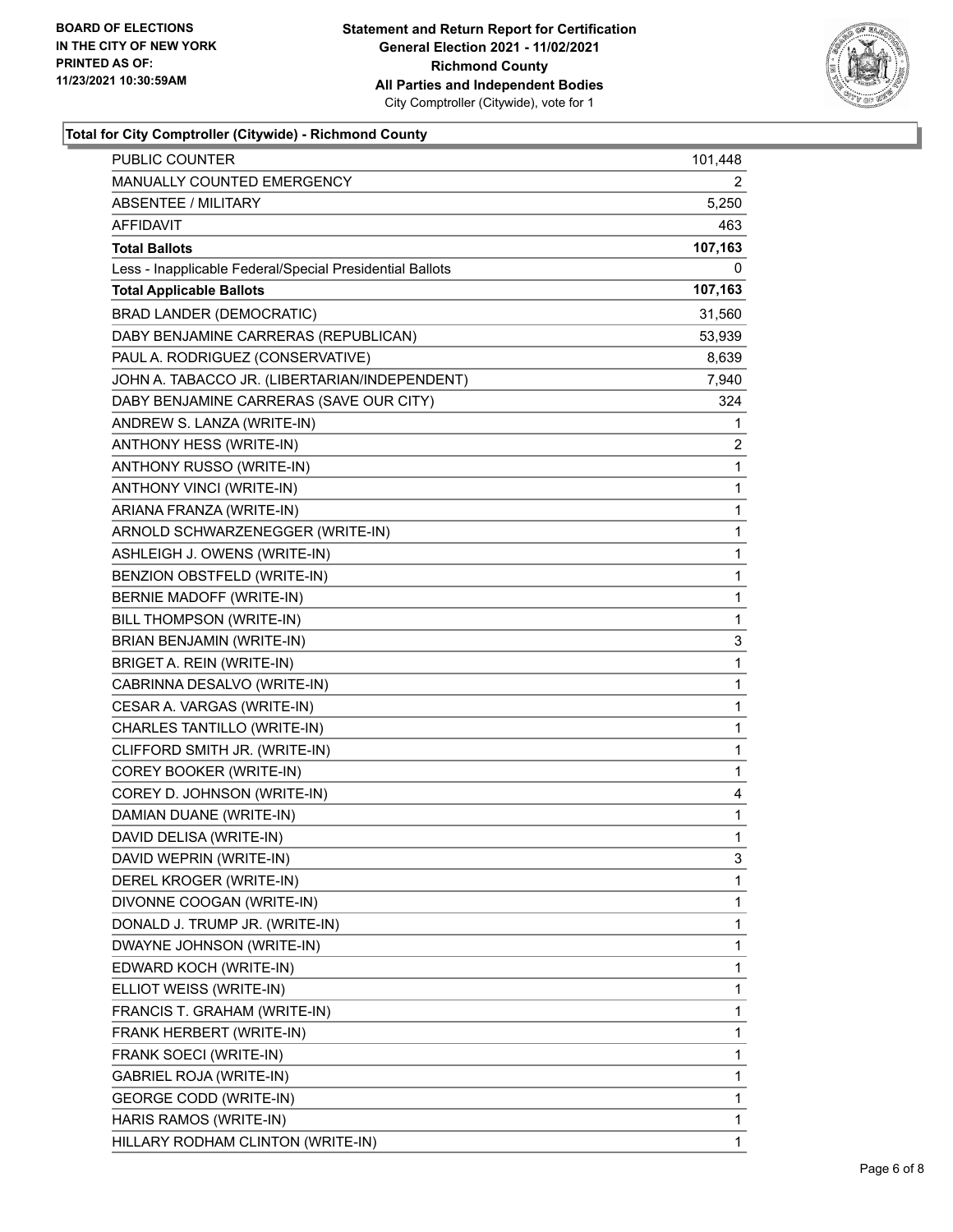

#### **Total for City Comptroller (Citywide) - Richmond County**

| JEFFREY GARTNER (WRITE-IN)         | $\mathbf{1}$   |
|------------------------------------|----------------|
| JERROLD O. KAVANAGH (WRITE-IN)     | 1              |
| JESSICA SPANTON (WRITE-IN)         | 1              |
| JOHN W. MOONEY JR. (WRITE-IN)      | 1              |
| JOSEPH C. BORELLI (WRITE-IN)       | 1              |
| JOSEPH CHRISTIAN (WRITE-IN)        | 1              |
| JOSEPH DECICCO (WRITE-IN)          | 1              |
| KATHLEEN K. DORMAN (WRITE-IN)      | 1              |
| KATHY FELCI (WRITE-IN)             | 1              |
| KEMBA WALKER (WRITE-IN)            | 1              |
| KEVIN PARKER (WRITE-IN)            | 1              |
| KYLE DE LEON (WRITE-IN)            | 1              |
| <b>KYLE KRAMER (WRITE-IN)</b>      | 1              |
| LEONORA BATTEN (WRITE-IN)          | 1              |
| LINUL VAN PELT (WRITE-IN)          | 1              |
| MARIETTA CANNING (WRITE-IN)        | 1              |
| MARK O'BRIEN (WRITE-IN)            | 1              |
| MARY L. BATTISTA (WRITE-IN)        | 1              |
| MELISSA GAFFREY (WRITE-IN)         | 1              |
| MICHAEL J. CUSICK (WRITE-IN)       | 3              |
| MICHAEL T. MATTEO (WRITE-IN)       | 1              |
| MICHELLE CARUSO-CABRERA (WRITE-IN) | 6              |
| MOSHE HERZOG (WRITE-IN)            | 1              |
| NESTOR CORTES JR. (WRITE-IN)       | $\overline{a}$ |
| NICHOLAS FUENTES (WRITE-IN)        | 1              |
| NICHOLAS J. POPOLO (WRITE-IN)      | 1              |
| OLIVIA M. FRASCA (WRITE-IN)        | 1              |
| PATRICE BORTLEY (WRITE-IN)         | 1              |
| PATRICK GOODWIN (WRITE-IN)         | 1              |
| RADHA KRISHNA MOHAN (WRITE-IN)     | 1              |
| RAJIV S. GOWDA (WRITE-IN)          | 1              |
| RAOUL PATEL (WRITE-IN)             | 1              |
| RESHMA P. PATEL (WRITE-IN)         | 1              |
| ROBERT LEVY (WRITE-IN)             | 53             |
| ROBERT M. FARINA (WRITE-IN)        | 1              |
| RONALD E. PAUL (WRITE-IN)          | 1              |
| ROWAN A. BARRETT JR. (WRITE-IN)    | 1              |
| SCOTT M. STRINGER (WRITE-IN)       | 1              |
| SCOTT R. BROWN (WRITE-IN)          | 1              |
| SHALOM DORON (WRITE-IN)            | 1              |
| SHAWN ABRAHAM (WRITE-IN)           | 5              |
| STEVEN KRAMER (WRITE-IN)           | 1              |
| STEVEN MATTEO (WRITE-IN)           | 1              |
| SUSAN SARANDON (WRITE-IN)          | 1              |
| THOMAS ZABLOCKI (WRITE-IN)         | 1              |
| TOM FRAHER (WRITE-IN)              | 1              |
|                                    |                |